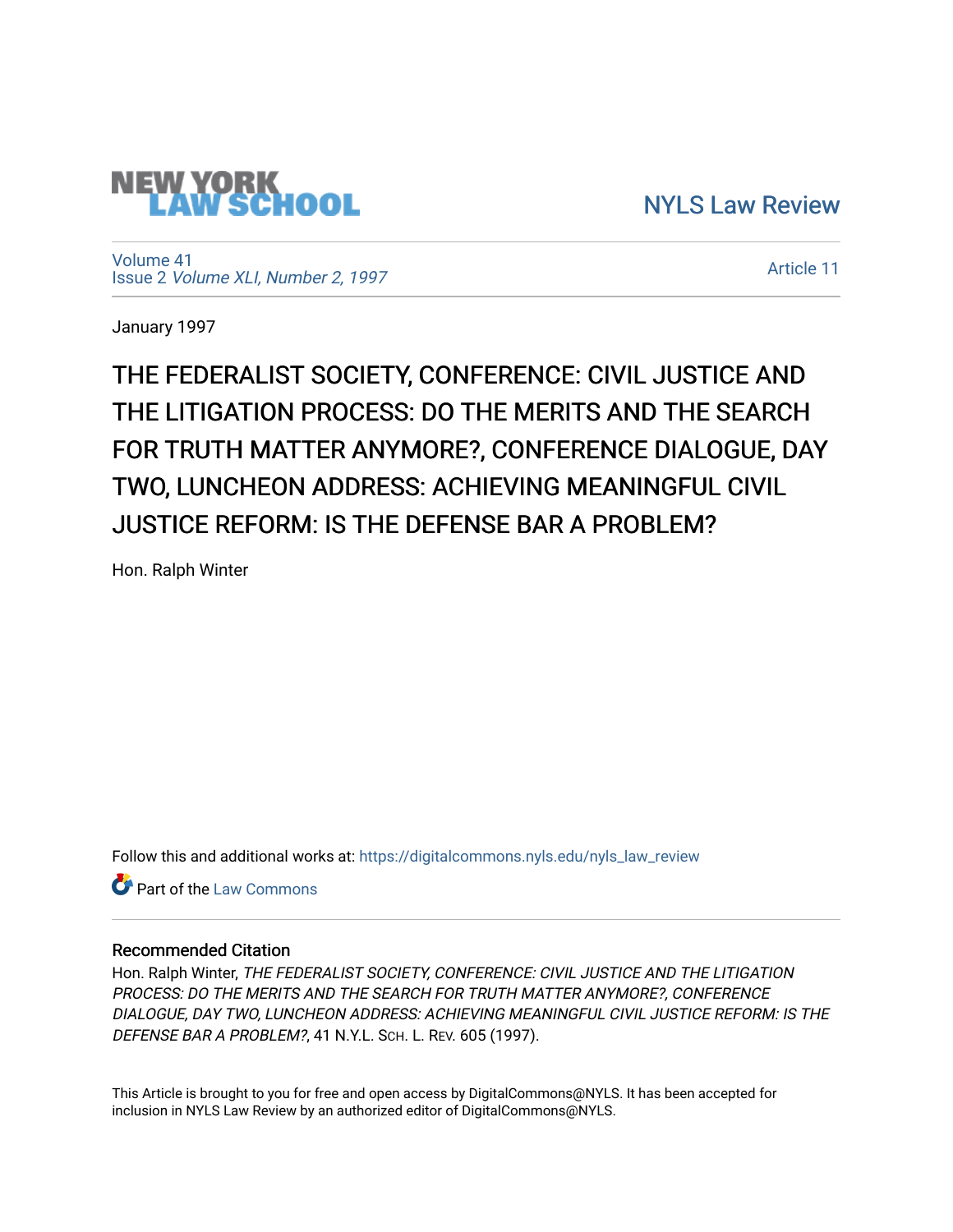## LUNCHEON ADDRESS

## ACHIEVING MEANINGFUL CIVIL JUSTICE REFORM: IS THE DEFENSE BAR A PROBLEM?

## THE HONORABLE RALPH WINTER\*

It is always a pleasure to be asked to speak to The Federalist Society. Some of the older members say I am a broken record, but I can remember a day when the entire membership of The Federalist Society was in my office at Yale Law School and there were chairs left vacant. My speech is based on a conversation that I had with Leonard Leo<sup>1</sup> that he later titled, I believe, *Meaningful Change in Our Civil Justice System: Is the Defense Bar a Problem?* Not having seen the title, it turns out that I nevertheless began the conversation with the line, "Meaningful change in our civil justice system will not be easily accomplished." One reason for this has to do with the incentives of the bar and the shaping of that system. Those desiring reform tend to view the plaintiffs' bar, and the control of bar associations by ideologue, as the principal source of opposition to reform.

Several years ago, Judge Silberman wrote an article entitled *Will Lawyering Strangle Democratic Capitalism?2* The article pointed out that it is the entire profession, and not a parochial segment, that has an economic interest in the proliferation of legal rules and complex legal proceedings.' The jury is still out on whether democratic capitalism will die gasping for air under the weight of litigation. However, time may be proving Judge Silberman right on the mark, that is, in perceiving lawyers as a group that presses its self-interest in shaping our legal system.

I was struck last night by John Stossel referring to the lawyering industry as part of the economic "market."<sup>4</sup> I think that is not entirely wrong, but mostly wrong. The demand for lawyers is not governed by a market where consumers may exercise free choice as to whether to use lawyers at all. Rather, the demand for lawyers is the result of government, and lawyers have every reason to understand this condition. We are a nation where lawyers play a major role in government, and the

*3. See id.* at 19-22, 44.

*4. See* John Stossel, *Dinner Address,* 41 N.Y.L. **SCH.** L. REV. 517 (1997).

605

<sup>\*</sup> Circuit Judge, United States Court of Appeals for the Second Circuit and Chair of the Judicial Conference Advisory Committee on the Rules of Evidence.

<sup>1.</sup> Director, National Lawyers Division, The Federalist Society for Law & Public Policy Studies.

<sup>2.</sup> Laurence H. Silberman, *Will Lawyering Strangle Democratic Capitalism?,* **REGULATION,** Mar.-Apr. 1978, at 15.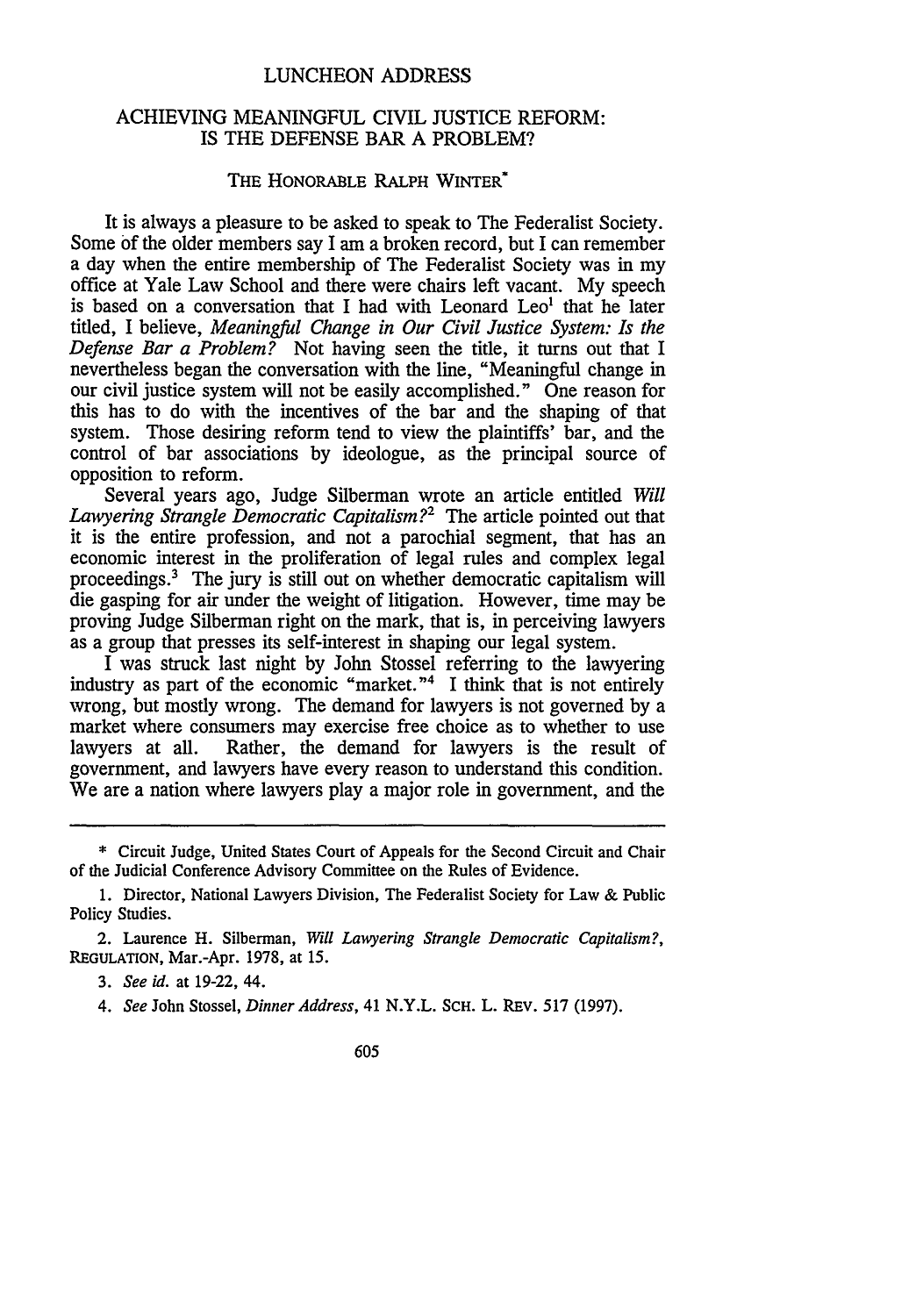result is there for all to see. Some legal rules seem to exist solely because lawyers profit from them. Civil RICO<sup>5</sup> provides treble damages and attorneys' fees in cases that never involve actual racketeering or organized crime, $6$  with predicate acts alleged under the broad definition of mail fraud being developed into criminal law,<sup>7</sup> and where enforcement is limited by the exercise of prosecutorial discretion of the resources available. <sup>8</sup>

Civil RICO is now routinely a source of federal jurisdiction in what would otherwise be routine state law claims. Any dispute over a contract that requires periodic performance or communication between the parties can support allegations of a pattern of racketeering activity involving misleading statements or failures to inform. In fact, the first civil RICO case to reach the United States Supreme Court was a garden variety breach of contract action.<sup>9</sup> One result of civil RICO, therefore, is that its treble damages and attorneys' fees provisions have partially displaced ancient common law rules concerning damages for breach of contract. This is truly a bizarre result and suggests that, in enacting RICO, Congress believed that *Hadley v. Baxendale<sup>10</sup>* was the work of La Cosa Nostra.

It is instructive that only a powerful group like the securities industry has gotten political relief, even though it may turn out to be only partial

5. The Racketeer Influenced and Corrupt Organizations Act (RICO), 18 U.S.C. §§ 1961-1968 (1994 & Supp. I 1996).

*6. See id.* § 1964(c); see also Roger T. Creager, *A Current Guide to Civil RICO in New York Federal Courts,* 66 N.Y. ST. B.J. 18 (1994) (stating that treble damages and attorneys' fees are awarded in cases dealing with ordinary business).

*7. See, e.g.,* Sedima, S.P.R.L. v. Imrex Co., 473 U.S. 479 (1985) (holding that Sedima, a corporation that entered into a contract with Imrex, could maintain a cause of action for civil RICO based on claims of mail and wire fraud, where Sedima believed that Imrex was cheating Sedima out of a portion of its proceeds from the contract by collecting for nonexistent expenses).

*8. See generally* David M. Ludwick, *Restricting RICO: Narrowing the Scope of Enterprise,* 2 CORNELL J.L. **& PUB.** POL'Y 381, 415-16 (1993) (explaining that prosecutorial discretion is a valuable check on the broad application of RICO due to limited government resources).

*9. See Sedima,* 473 U.S. at 495 (permitting RICO to reach garden variety fraud and breach of contract cases by stating "[i]f the defendant engages in a pattern of racketeering activity in a manner forbidden by these provisions, and the racketeering activities injure the plaintiff in his business or property, the plaintiff has a claim").

10. 156 Eng. Rep. 341 (1854) (holding that in a breach of contract case, damages should be such that were reasonably in the contemplation of both parties when the contract was made).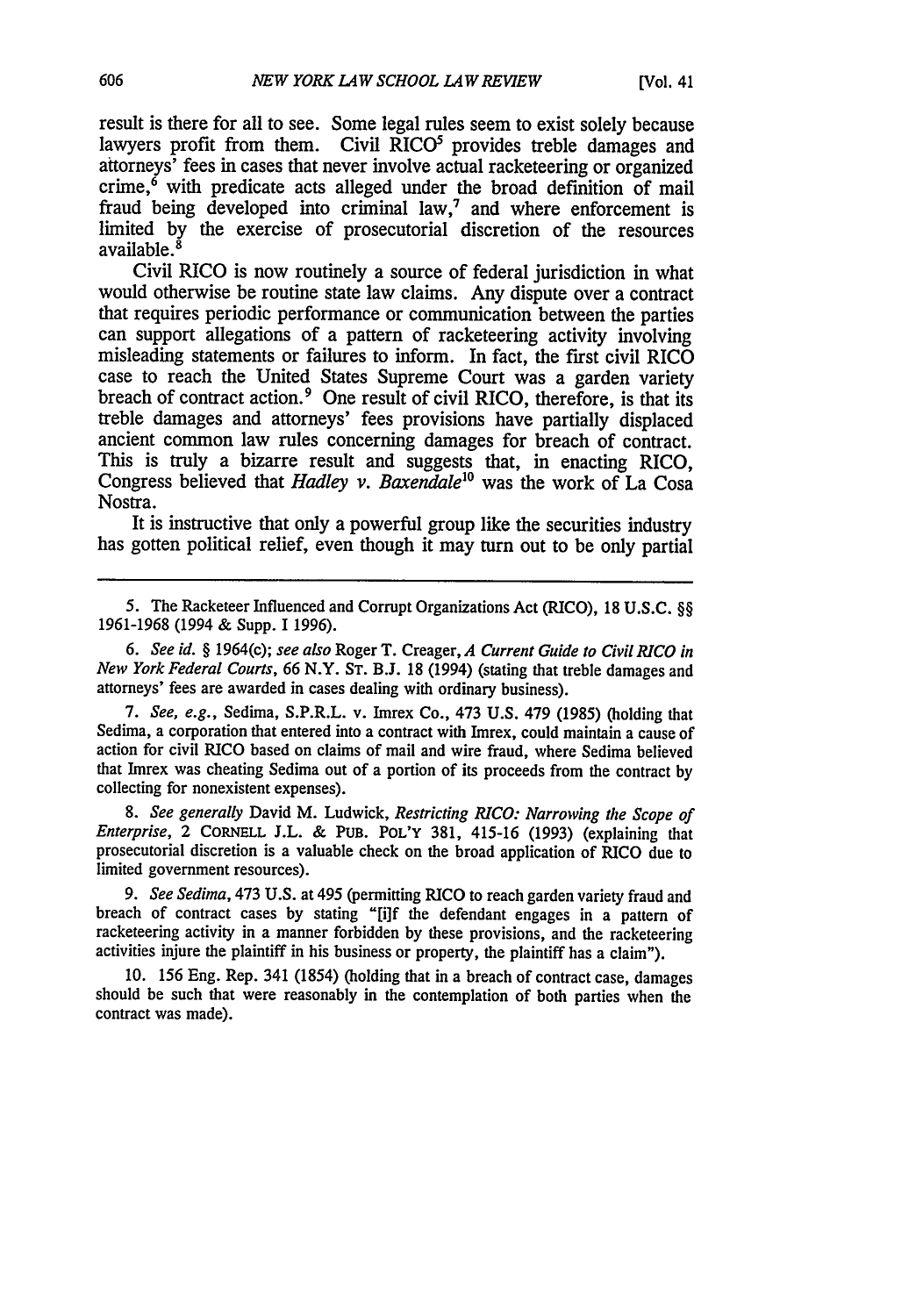relief from civil RICO.<sup>11</sup> Otherwise, civil RICO is alive and well and threatening the less powerful, such as ordinary individual proprietors or the construction business, and, at the same time, profiting lawyers. Additionally, there is considerable evidence that derivative and class actions in the corporate area profit lawyers while imposing a net loss on investors-the very class they are supposed to protect.<sup>12</sup> Even the most favorable studies suggest that in a large number of such cases investors receive no benefit, even though paying the legal fees of all the parties.<sup>13</sup> In other cases, wealth is transferred from one group of investors to another, with the first group of investors paying all legal fees. Or, some investors may benefit, but the benefit comes from insurance that most sizeable corporations purchase. $^{14}$  In these cases, the insurance pays all legal fees, but the cost of the insurance is ultimately borne by the investors, so, overall, the investors have a net loss.15

Even in the small number of cases in which there is a net return to investors, the settlement may often be, at best, only roughly related to the merits of the underlying claims, resulting in the over-compensation of weak claims and the under-compensation of strong claims. <sup> $16$ </sup> The only constant is the benefit reaped by both the plaintiffs' and defendants' lawyers. Therefore, it is a misperception to single out plaintiffs' lawyers, or lawyers with particular ideological beliefs, as having the sole incentives

12. *See id.* at 1029-39 (discussing how the use of security class action suits may be abused by lawyers).

13. *See id.* at 1030 (commenting that in securities litigation the expenses of lawsuits are most often borne by the shareholders).

14. *See* Janet Cooper Alexander, *Do the Merits Matter? A Study of Settlements in Securities Class Actions,* 43 **STAN.** L. REV. 497, 550 (1991) (explaining that insurance, most often in the form of directors' and officers' liability insurance, is a significant source of funds in most securities class actions and is present in approximately 80% of shareholder litigation).

*15. See* Roberta Romano, *The Shareholder Suit: Litigation Without Foundation? 7* **J.L. ECON.** & ORG. 55, 57 (1991) (explaining that if a corporation's directors' and officers' liability insurance reimburses the costs of a securities claim, this may result in increased insurance premiums which is a cost ultimately borne by all of the shareholders).

16. *See* Alexander, *supra* note 14, at 577 (arguing that in a non-merit based system, investors with strong cases are under-rewarded while those with weak cases are overrewarded).

*<sup>11.</sup> See generally* Richard M. Phillips & Gilbert C. Miller, *The Private Securities Litigation Reform Act of 1995: Rebalancing Litigation Risks and Rewards for Class Action Plaintiffs, Defendants and Lawyers, 51* BUs. LAW. 1009 (1996). The Private Securities Litigation Reform Act of 1995 "amend[ed] RICO to eliminate securities fraud as a predicate act of racketeering under civil RICO." *Id.* at 1061 (citing 18 U.S.C. § 1964(c) (1994 & Supp. 1 1996)).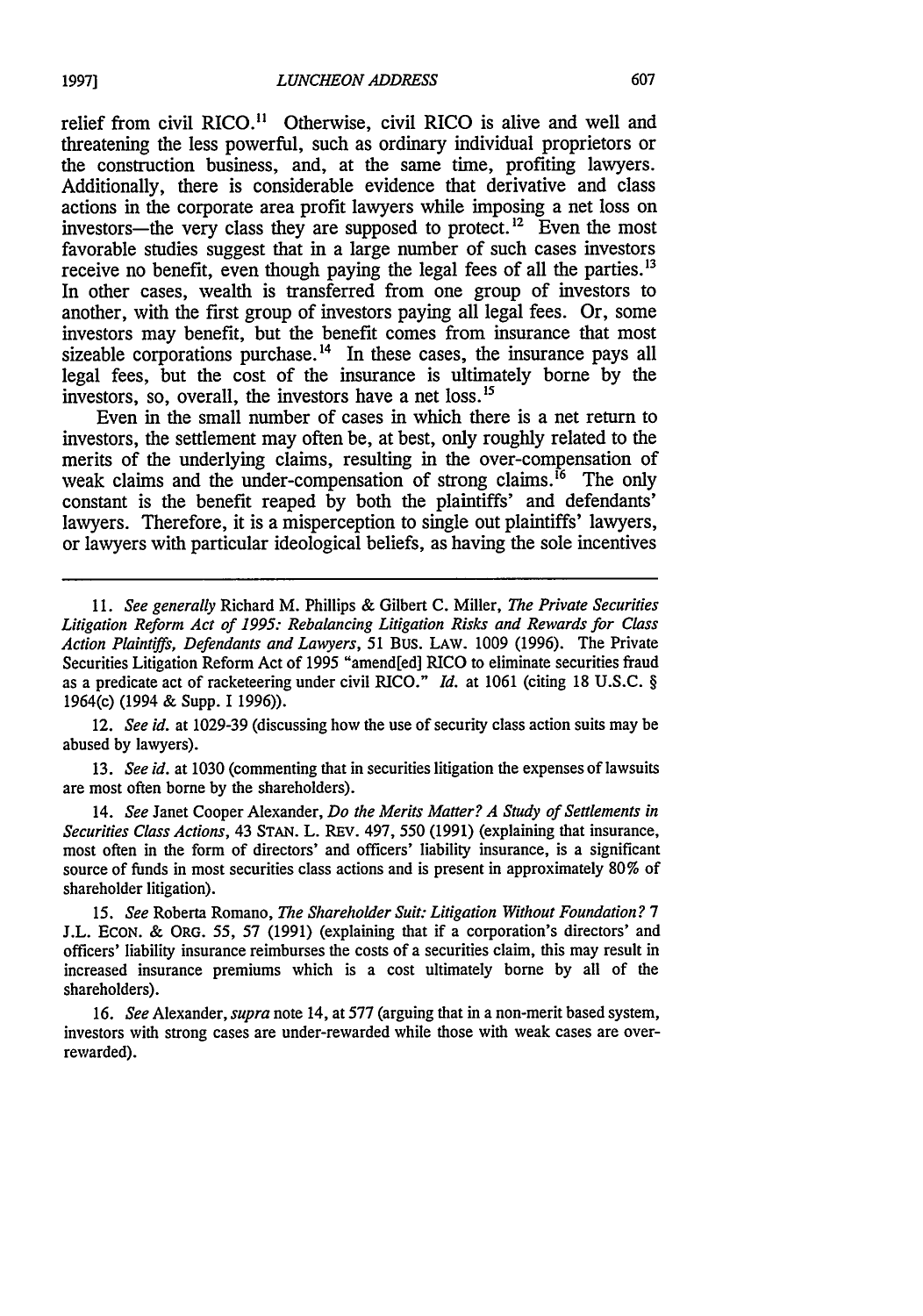to provide political support for unnecessary and inefficient rules of law<br>that increase the cost of litigation. This is a somewhat unusual that increase the cost of litigation. misperception because it comes from sources that understand economic incentives in the political and economic marketplace, and that expect that an industry will act politically to maximize returns to that industry.

The fact is that the economic incentives of defense lawyers regarding rules that proliferate litigation do not significantly differ from those of plaintiffs' lawyers. Lawyers, as a group, including the defense bar, have an interest in maximizing the demand for legal services. This is particularly the case at a time when practitioners must deal with the high cost of support services, the instability of law firms, and the understandably increasing restlessness of clients. It is because the demand for legal services is affected by the nature of substantive and procedural rules that reform in those rules, which may reduce the cost of litigation, will often be met by powerful opposition from the lawyering industry, including lawyers whose clients might actually be aided by the reforms.

Members of the defense bar may not always be vocal in opposing reform, but they are not likely to zealously support reform that may result in a reduced demand for their services. Indeed, the defense bar sometimes openly opposes measures that seek promising methods of reducing litigation costs to their clients. For example, a couple of years ago, a proposal was made to limit contingency fees in personal injury cases to that portion of a settlement or judgment to which the plaintiff's lawyer had added value.<sup>17</sup> Under this proposal, if the defendant accepted the plaintiff's early demand for settlement, fees of the plaintiff's counsel would be capped at ten percent of the first one hundred thousand dollars and five percent of any greater amounts.<sup>18</sup> If rejected, contingency fees could later be charged only against net recoveries in excess of the offer.<sup>19</sup> Moreover, the plaintiff's demand for settlement would have to be accompanied by basic, routinely discoverable information to allow the defendant to evaluate the claim.<sup>20</sup>

I am unsure of this proposal's validity. It was stridently attacked by some members of the defense bar,<sup>21</sup> although I see nothing in it that would compel their clients to make an offer of settlement or otherwise weaken their case. It is difficult to see how any of the defense bar's

20. *See id.*

21. *See id.* at 183-92 (criticizing the defense bar, including Stephen J. Paris, a leading spokesperson for the defense bar, for opposing the proposal).

<sup>17.</sup> *See generally* Michael Horowitz, *Making Ethics Real, Making Ethics Work: A Proposal for Contingency Fee Reform,* 44 EMORY L.J. 173 (1995) (discussing the contingency fee reform proposal and the criticism it received from the defense bar).

<sup>18.</sup> *See id.* at 175.

<sup>19.</sup> *See id.* at 176.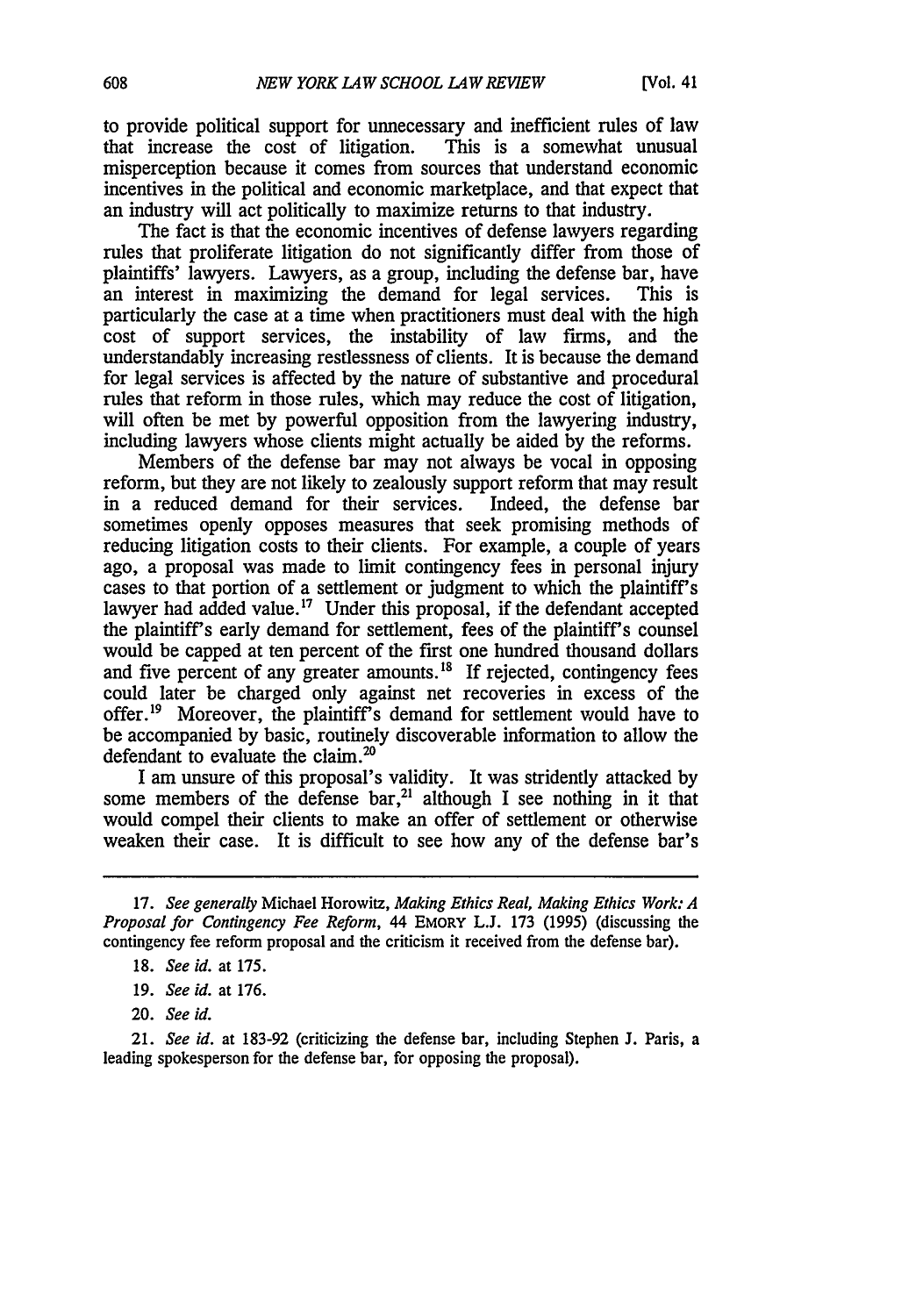clients could have been adversely affected by this proposal. The opposition from this quarter also seems peculiar because the defense bar does not generally oppose caps on contingency fees. While some of those who made this proposal have stated it openly, I only speculate that what actually troubled the critics was that the proposal would have given plaintiffs and defendants a great incentive to reach an early settlement without incurring substantial legal bills.<sup>22</sup>

Similarly, the defense bar abstractly supports the need to find ways to reduce the large resources that go into civil discovery, but mounts ferocious and often unprincipled opposition to concrete measures that will actually reduce that cost. I will speak at length on this because I was a member of the Advisory Committee on Civil Rules when that Committee took up complaints about excessive discovery, which I perceived as coming from defendants and their lawyers.

To briefly summarize the situation, over the course of several years, the Committee discussed the problem and, in its judgment, decided that one partial remedy would be to require automatic disclosure, without a request by the other party, of core information that any competent lawyer would otherwise have requested and that any competent judge would have ordered disclosed. In requiring the automatic provision of such materials, the Committee thought that the costs of formal requests and often frivolous opposition would be eliminated and cases could progress quickly. The Committee proposed an amendment to Rule 26 that required the disclosure of the names of witnesses and locations, $<sup>23</sup>$  and categories of documents</sup> "likely to bear significantly on any claim or defense."<sup>24</sup> I favored the general venture of looking for ways to reduce discovery costs. However, I had great doubts about this particular proposal and, indeed, voted against it. I believe I was the only member of the Committee to vote against it at this early stage, because I thought it was entirely too ambiguous.

When the proposal went out for comment, criticism quickly appeared in great quantity. There was an organized campaign that sent the

24. **1991** PROPOSAL, *supra* note **23,** at 15 (proposing **FED.** R. Civ. P. 26(a)(1)(B)).

<sup>22.</sup> *See id.* at 184 (stating that the proposal was "attacked by members of the defense bar, in part because its early settlement mechanisms would radically reduce the cost of defense counsel").

**<sup>23.</sup>** COMMITTEE **ON** RULES OF PRACTICE & PROCEDURE, JUDICIAL **CONFERENCE** OF THE **U.S.,** PRELIMINARY **DRAFT** OF PROPOSED **AMENDMENTS** TO THE FEDERAL RULES OF CIVIL PROCEDURE **AND** THE FEDERAL RULES OF EVIDENCE 14-15 (Aug. **1991)** [hereinafer **1991** PROPOSAL] (proposing **FED.** R. **CIV.** P. 26(a)(1)(A)). For a discussion of the proposed Rule **26,** see *id.* advisory committee's note, at **26.** Also, for a discussion of the history of the amendments to Rule 26(a), see generally Charles W. Sorenson, Jr., *Disclosure Under Federal Rule of Civil Procedure 26(a)-"Much Ado About Nothing?,"* 46 HASTINGS **L.J. 679 (1995).**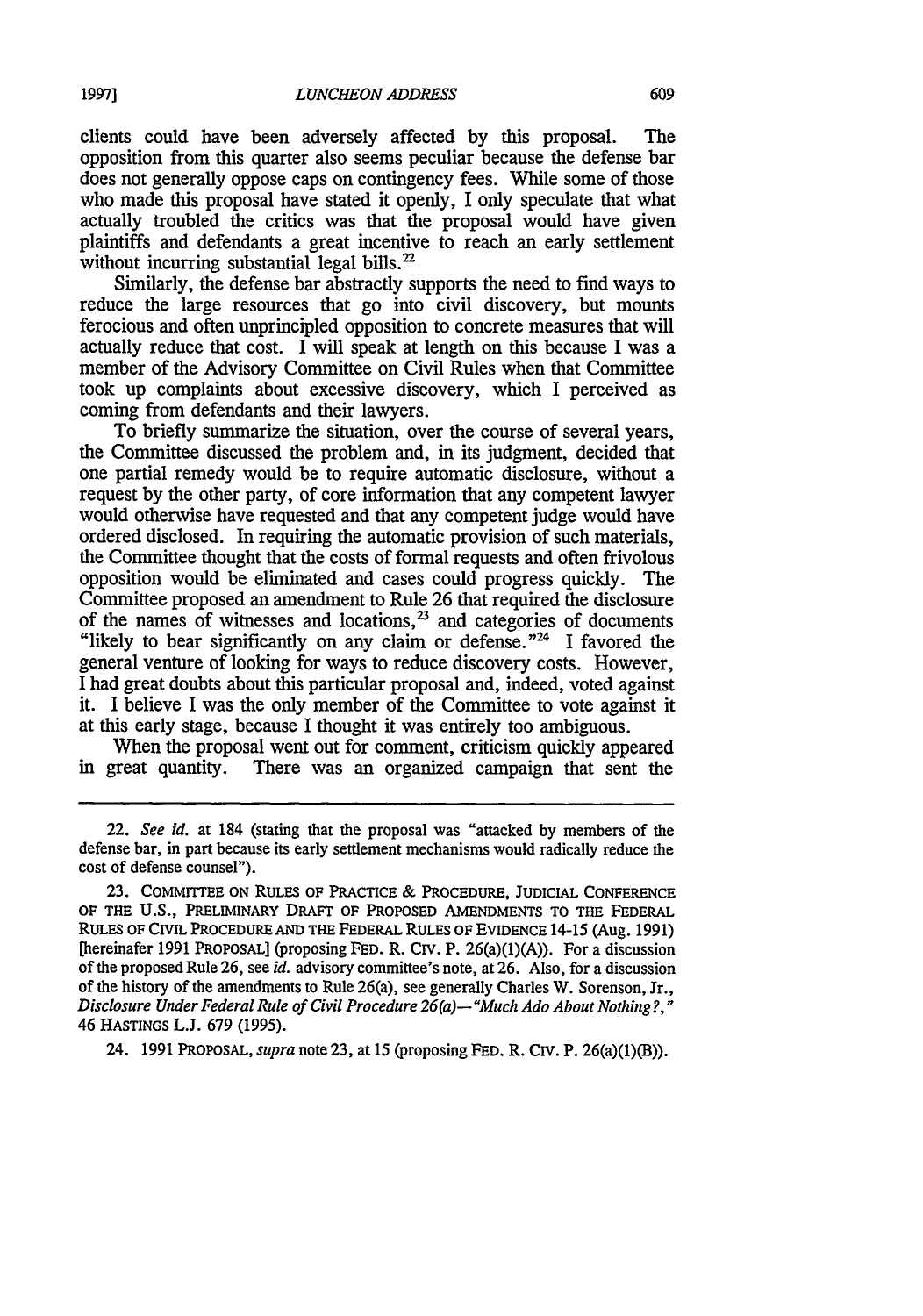Committee a barrage of letters and presented oral testimony from lawyers throughout the country. Although the lawyers were widely dispersed geographically, many of the letters used virtually identical language. I see nothing wrong with this method of lobbying, so long as the person signing the letter verifies the merits of the criticism that has been provided for retransmission. Disturbingly, much of the correspondence had not done that. We received a large number of letters and heard oral testimony that asserted the entirely false claim that privileged and work product materials would have to be automatically disclosed under the proposed rule. Yet the proposal specifically allowed parties to assert and get a ruling on any work product or privilege claim before materials subject to such a claim needed to be disclosed.<sup>25</sup>

However, I thought the criticism was, for the most part, well taken. As drafted, the proposal seemed to require disclosure of all materials relevant to any legal theory the answer or complaint might support. If a party failed to anticipate the legal theory of its adversary, the disclosure might be deemed inadequate and violate Rule 26. Moreover, as proposed, the Rule would cause a party to alert the adversary to legal theories of which it was ignorant. All this is quite beyond the other problems associated with the expectation that discovery might be massive for little purpose.

After receiving the commentary, the committee revised the proposal to only require automatic disclosure of materials that were "relevant to disputed facts alleged with particularity in the pleadings."<sup>26</sup> This language was taken from Rule  $9(b)^{27}$  and had a body of case law interpreting it. $^{28}$  Under the revised rule, a general allegation that a product injured a person through a design defect would not trigger any disclosure, because it does not involve facts alleged with particularity but, instead, facts that are only conclusory.<sup>29</sup> On the other hand, an allegation that a railroad crossing at a particular location was unattended, and that a plaintiff's car was struck by a particular Amtrak locomotive on a certain day, at 2:15 p.m., would trigger disclosure. There is an inevitable area of ambiguity, but it is no more than the irreducible

- *25. See id.* at 21 (proposing **FED.** R. Civ. P. 26(b)(5)).
- 26. FED. R. Civ. P. 26(a)(1)(B).
- 27. FED. R. Civ. P. 9(b).

28. *See, e.g.,* Buckley v. Altheimer, 2 F.R.D. 285 (N.D. Ill. 1942); United States v. Dittrich, 3 F.R.D. 475 (E.D. Ky. 1943); Sorenson, Jr., *supra* note 23, at 732-43 (comparing the language of Rule 26(a) with the text of other rules, including Rule 9(b)). *See generally* 8 CHARLES **ALAN WRIGHT ET AL.,** FEDERAL PRACTICE **AND PROCEDURE** § 2053 (2d ed. 1994) (supporting the proposition that Rule 26 borrowed language from Rule 9(b)).

29. *See* **FED.** R. CIV. P. 26(a) advisory committee's note.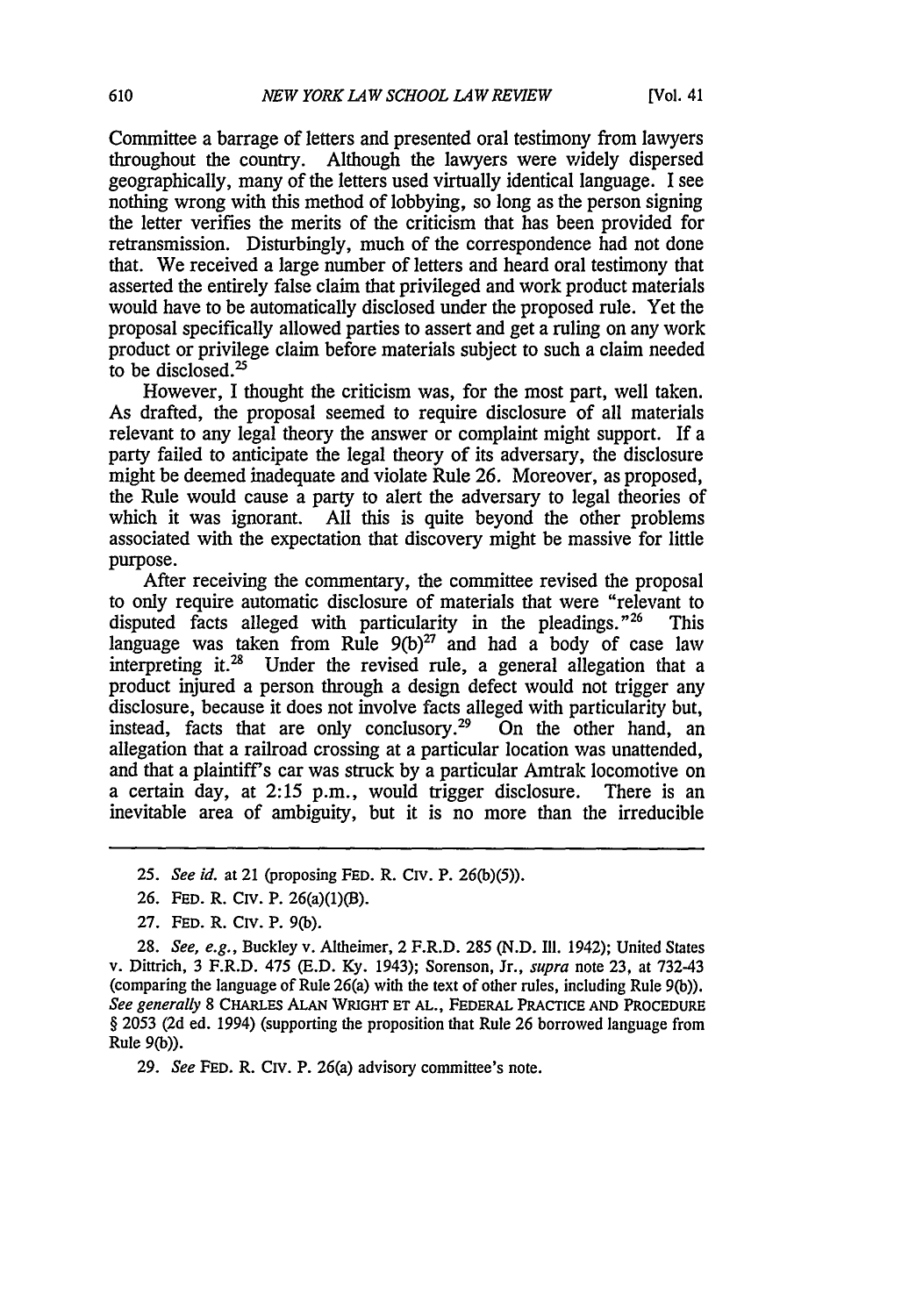ambiguity that exists with any rule. Furthermore, there will be judges who will make decisions that do not seem right, as is often the case with other rules. I suggest that the present rules, when interpreted by those same judges, would lead to exactly the same result, but only after a great deal of papers have been filed. The Committee regarded it in good faith as having responded to the criticism. Under the Rule, no one had to disclose anything, and no one had to concern themselves with what the adversary's legal theories were. If there was a fact that was alleged with which you disagreed, you could move under Rule 12(f) to strike it as irrelevant.<sup>30</sup> I, as well as others, thought that the revised proposal met most of the legitimate criticism; nevertheless, the outrage of the bar continued.

One charge that I really do not understand-and, therefore, will make some light of-is that the rule would interfere with the relationship between attorneys and their clients. This idea is based on the premise that a legal obligation to disclose unhelpful, not to say negative, materials should not be imposed because lawyers do not want to have to tell their clients that they have an obligation to disclose. That is a very peculiar view of the lawyer's role. It seems to posit that a would-be lawyer for Willy Sutton should not have to tell him that he had an obligation not to rob banks, because that would interfere with their attorney-client relationship. However, once the bank was robbed and Willy Sutton was convicted, then it was acceptable. This argument also reflected the troubling notion that the attorney-client relationship is enhanced by charging substantial sums to a client for the fruitless defense of a discovery motion, resulting in an inevitable order of disclosure. Indeed, it seemed to me the very argument that costless, but useless, proceedings are desirable is, in itself, an admission that wasteful civil discovery routinely occurs, largely for the benefit of lawyers.

Finally, it was charged that automatic disclosure was inconsistent with the adversary system. However, most discovery in the criminal law area is in the nature of automatic disclosure; in particular, the obligation of the government to disclose exculpatory material to the defendant.<sup>31</sup>

Just recently, the Judicial Conference of the United States killed a proposal that would have introduced more limited formal discovery in criminal law similar to civil discovery. It would not be nearly as extensive as civil discovery, but it would still be formal discovery. To my knowledge, no one argued to the Conference that we have to have formal

**19971**

**<sup>30.</sup> FED.** R. Civ. P. 12(f) ("Upon motion made by a party... the court may order stricken from any pleading any insufficient defense or any redundant, immaterial [or] impertinent . . . matter.").

<sup>31.</sup> *See* Brady v. Maryland, 373 U.S. 83, 87 (1963) (holding that the suppression of exculpatory evidence by the prosecution upon request violates due process).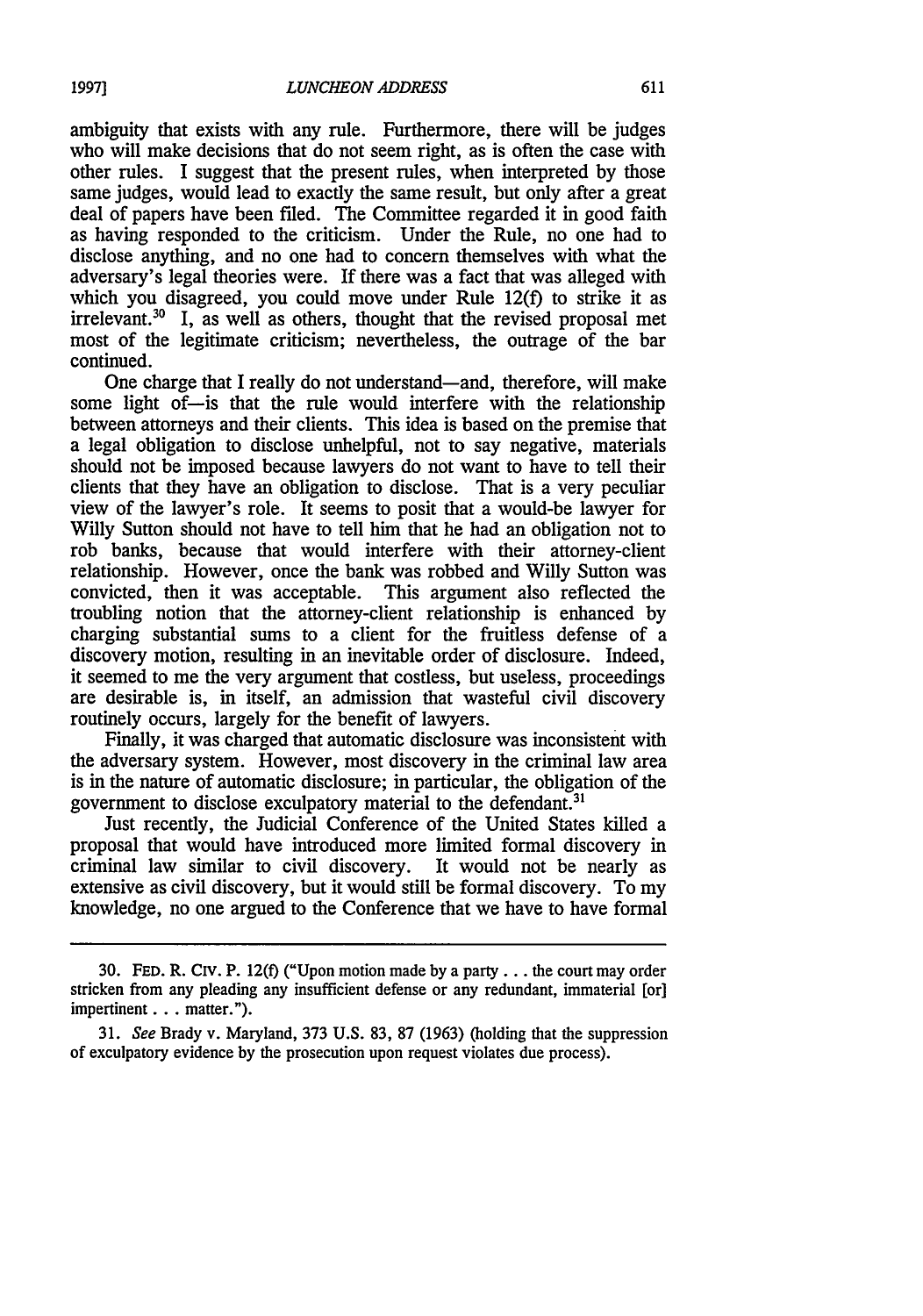discovery in order to make criminal proceedings adversarial. Although I disagree with the concept that automatic disclosure was inconsistent with the adversary system, numerous people, including Justices Scalia, Thomas, and Souter agreed with it to one degree or another.<sup>32</sup>

Several of the critics simply ignored the new language requiring disclosure only of materials relevant to disputed facts alleged with particularity and continued to attack the original proposal, even though it had been redrafted.<sup>33</sup> For example, at a symposium on procedure. I For example, at a symposium on procedure, I encountered an executive of a drug company who was organizing opposition to the Rule, but who had not been informed that the Rule had been rewritten. Moreover, some of the articles and critics continued to assert that the Rule purported to eliminate the attorney-client privilege and work product immunity.<sup>34</sup>

The most troubling thing, however, was what did not appear. What did not appear was any rebuttal to the argument that costly proceedings should not attend disclosure of materials that any competent lawyer will ask for and any competent judge will grant. No constructive alternatives that would reduce the costs of civil discovery were offered, nor was the status quo defended. Any possibilities for change were simply denounced.

In watching this entirely misleading debate unfold, I became convinced that the defense bar's failure to address the merits was, in part,

33. *See* Randall Samborn, *Rules for Discovery Uncertain: Opposition Lingers to Mandatory Disclosure,* NAT'L L.J., Dec. 20, 1993, at 1 (discussing the opposition and criticism the proposed amendments to Rule 26 of the Federal Rules of Civil Procedure received since first proposed in 1991 and failing to recognize that the proposal was redrafted since it was first proposed); *see also ABA Denounces New Discovery Rule, Accredits Lawyer Specialization Agencies,* 62 U.S.L.W. 2095 (1993) (criticizing the Rule's wording as likely to result in more litigation, without addressing the fact that the language in dispute was in fact added to reduce the Rule's ambiguity). *But see* Griffin B. Bell et al., *Automatic Disclosure in Discovery-The Rush to Reform*, 27 GA. L. REV. 1, 39 (1992) (characterizing the proposal to Rule 26(a)(1) as being fundamentally flawed because the new language "relevant to disputed facts" is overly broad and vague).

34. *See, e.g.,* Laura A. Kaster & Kenneth A. Wittenberg, *Rulemakers Should Be Litigators,* NAT'L L.J., Aug. 17, 1992, at 15; Leslie M. Kelleher, *The December 1993 Amendments to the Federal Rules of Civil Procedure-A Critical Analysis,* 12 TouRo L. REv. 7, 103-04 (1995). *But see* Sorenson, Jr., *supra* note 23, at 761 (stating that such arguments "represent a visceral response based on some general, vague notion of the way the system is supposed to work, rather than a carefully reasoned or substantiated analysis based on actual doctrines").

<sup>32.</sup> *See* Amendments to the Federal Rules of Civil Procedure, 146 F.R.D. 507,511 (1993) (Scalia, **J.,** dissenting, joined by Justices Souter and Thomas) (stating that the changes to Rule 26(a) "[do] not fit comfortably within the American judicial system, which relies on adversarial litigation" and "place intolerable stress upon lawyers' ethical duty to represent their clients and not to assist the opposing side").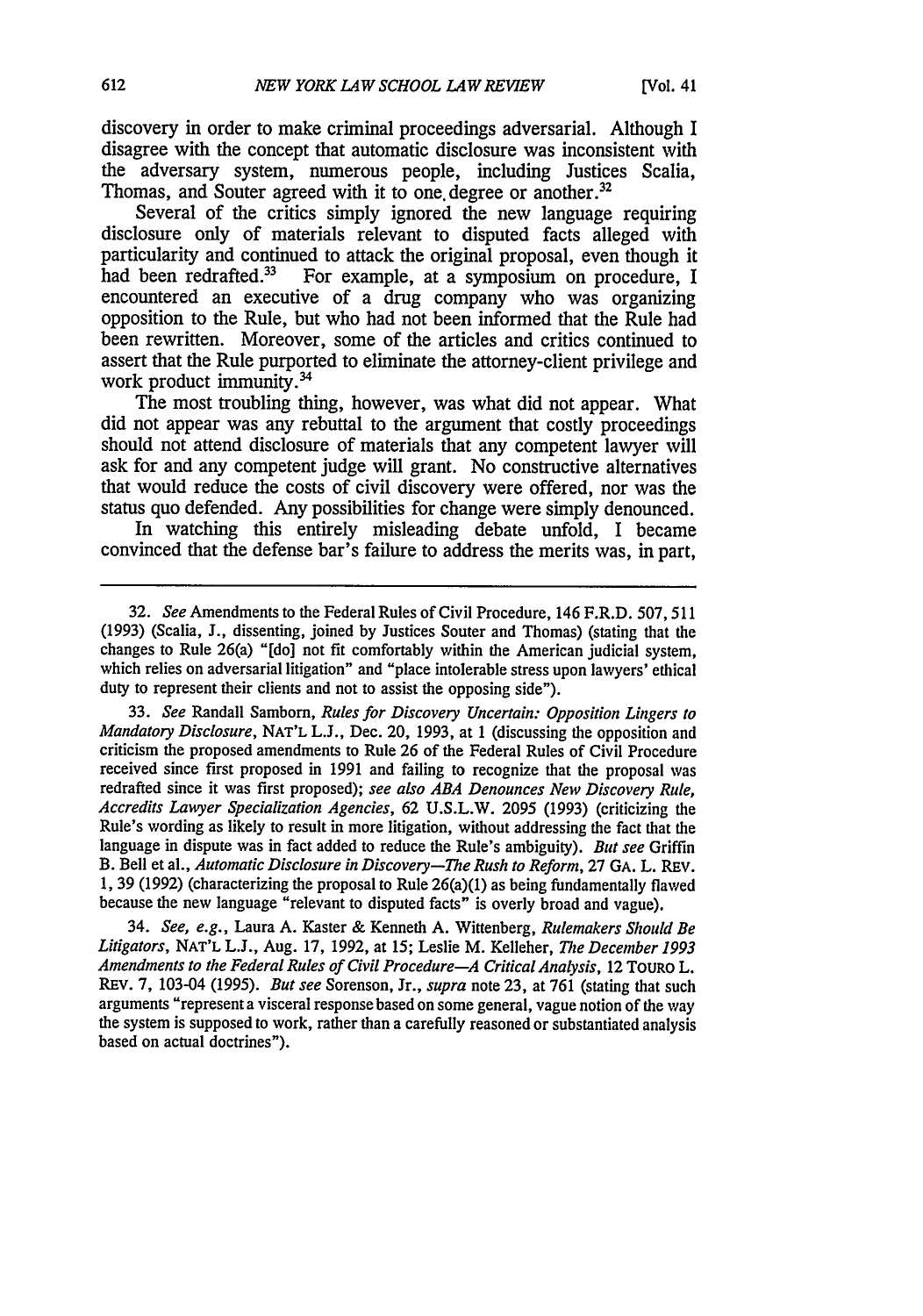a strategy to mislead its clients, as well as to persuade Congress to reject the Rule. For all of the protests by the defense bar, the plaintiffs' bar also was not enthusiastic about the proposal.<sup>35</sup>

In conversation with plaintiffs' lawyers, and from some remarks quoted in the press. I gather that many in the plaintiffs' bar did not share the view that the amendments to Rule 26 disadvantaged defendants. They viewed automatic disclosure as a device that might expose weaknesses in their case before they had an opportunity for discovery. I am in no position to judge whether they were right or wrong, but the widely held view that defendants will be terribly disadvantaged was simply not shared by all the plaintiffs' groups.

I want to emphasize that I do not mean to say that automatic disclosure, or the Rule, is a panacea, or that it may not be misused or cannot be improved upon. I am also not saying that there are not legitimate arguments against it. I am not saying any of those things. Indeed, I once described the Rule in print as barely non-trivial, because any wrongs it causes will all occur anyway under the present Rule, but at greater expense to the clients. In my opinion, on the merits, it simply did not justify all of the resistance and controversy generated.

I will say that experience with automatic disclosure, as I understand it, can be described as positive. There are other jurisdictions that do not use it. There are also some jurisdictions where it is in the Rules, but the lawyers do not use it, either because they are ignorant of it, they do not like it on principle, or they would rather bill their clients. I understand that a preliminary draft of a survey under the Biden bill<sup>36</sup> indicates that where automatic disclosure has been used, there has not been a feared increase in satellite litigation.

Nevertheless, I think further discovery reform may well be dead. I originally thought that automatic disclosure might come as a first step followed by a rule that said that all further discovery would be by leave of court, thereby preventing these enormous fishing expeditions. However, I think further discovery reform is a corpse with a contagious disease; as for who killed it, I do not know. If the lawyers killed it, it was the perfect crime because they left their clients' fingerprints on the body.

*<sup>35.</sup> See* Samborn, *supra* note 33, at 26 (discussing how plaintiffs' and civil rights lawyers argue the proposed amendment to Rule 26 would give an unfair advantage to defendants, and the defense bar contends that the amendment impinges on the attorneyclient privilege); Sorenson, Jr., *supra* note 23, at 731 (explaining that opposition to the new disclosure rule was widespread across the defense bar, the plaintiffs' bar and academia).

<sup>36.</sup> Civil Justice Reform Act of 1990, 28 U.S.C. §§ 471-82 (1995).